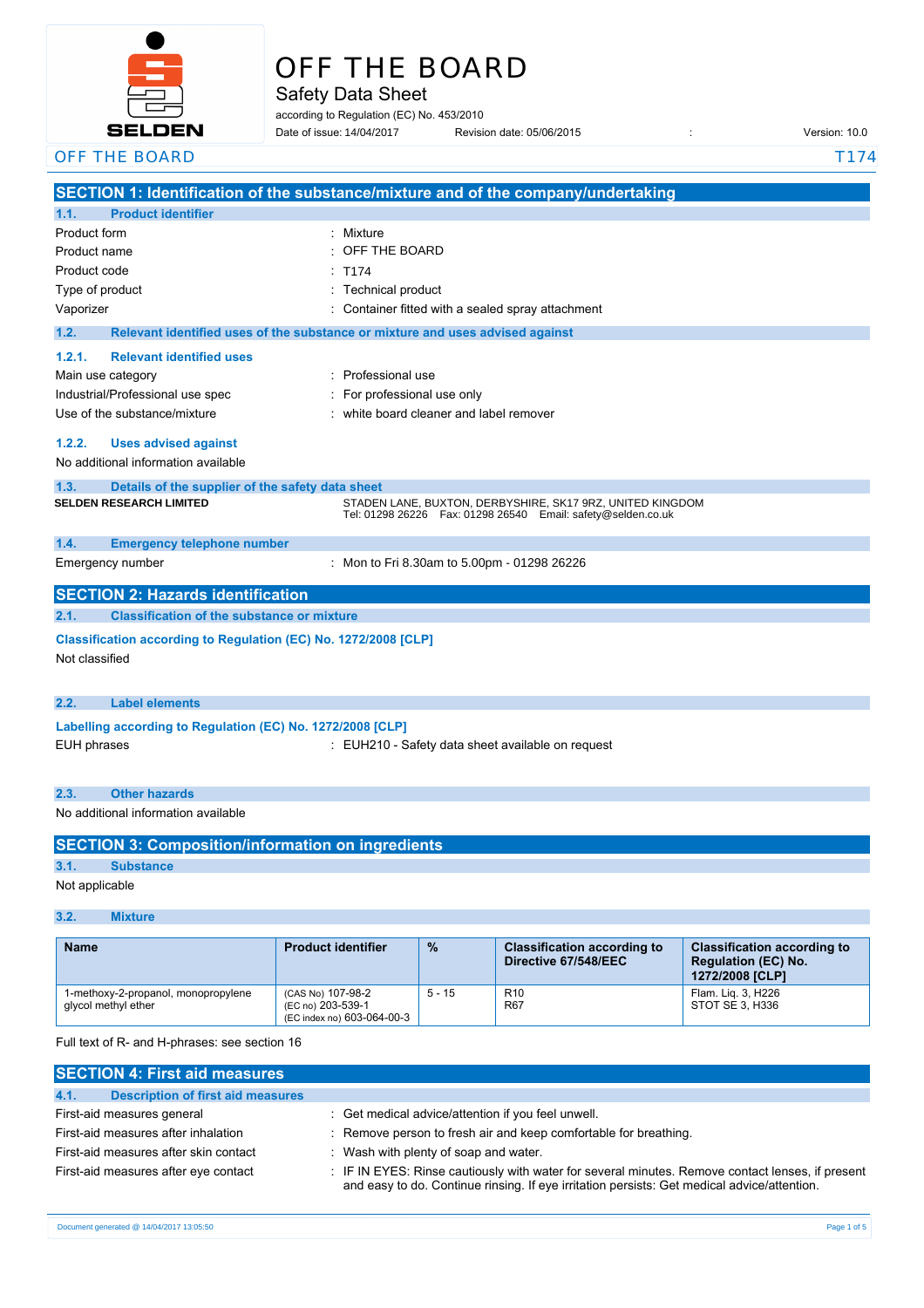| <b>OFF THE BOARD</b>                                                          |                                                                                                                                   | T174        |
|-------------------------------------------------------------------------------|-----------------------------------------------------------------------------------------------------------------------------------|-------------|
| Safety Data Sheet                                                             |                                                                                                                                   |             |
| according to Regulation (EC) No. 453/2010                                     |                                                                                                                                   |             |
| First-aid measures after ingestion                                            | : Give nothing or a little water to drink. Get medical advice/attention if you feel unwell.                                       |             |
| 4.2.<br>Most important symptoms and effects, both acute and delayed           |                                                                                                                                   |             |
| Symptoms/injuries after inhalation                                            | : May cause respiratory irritation.                                                                                               |             |
| Symptoms/injuries after skin contact                                          | : Repeated exposure may cause skin dryness or cracking.                                                                           |             |
| Symptoms/injuries after eye contact                                           | : Causes eye irritation.                                                                                                          |             |
| Symptoms/injuries after ingestion                                             | : May cause a light irritation of the linings of the mouth, throat, and gastrointestinal tract.                                   |             |
| 4.3.                                                                          | Indication of any immediate medical attention and special treatment needed                                                        |             |
| Treat symptomatically.                                                        |                                                                                                                                   |             |
| <b>SECTION 5: Firefighting measures</b>                                       |                                                                                                                                   |             |
| <b>Extinguishing media</b><br>5.1.                                            |                                                                                                                                   |             |
| Suitable extinguishing media                                                  | : Carbon dioxide. Dry powder. Foam.                                                                                               |             |
| 5.2.<br>Special hazards arising from the substance or mixture                 |                                                                                                                                   |             |
| No additional information available                                           |                                                                                                                                   |             |
|                                                                               |                                                                                                                                   |             |
| 5.3.<br><b>Advice for firefighters</b><br>No additional information available |                                                                                                                                   |             |
|                                                                               |                                                                                                                                   |             |
| <b>SECTION 6: Accidental release measures</b>                                 |                                                                                                                                   |             |
| Personal precautions, protective equipment and emergency procedures<br>6.1.   |                                                                                                                                   |             |
| 6.1.1.<br>For non-emergency personnel                                         |                                                                                                                                   |             |
| Emergency procedures                                                          | : Evacuate unnecessary personnel.                                                                                                 |             |
| 6.1.2.<br>For emergency responders                                            |                                                                                                                                   |             |
| Protective equipment                                                          | : Use personal protective equipment as required.                                                                                  |             |
| 6.2.<br><b>Environmental precautions</b>                                      |                                                                                                                                   |             |
| Avoid release to the environment.                                             |                                                                                                                                   |             |
| 6.3.<br>Methods and material for containment and cleaning up                  |                                                                                                                                   |             |
| For containment                                                               | : Collect spillage.                                                                                                               |             |
| Methods for cleaning up                                                       | : Soak up spills with inert solids, such as clay or diatomaceous earth as soon as possible.                                       |             |
| 6.4.<br><b>Reference to other sections</b>                                    |                                                                                                                                   |             |
|                                                                               | For further information refer to section 8: "Exposure controls/personal protection". For further information refer to section 13. |             |
|                                                                               |                                                                                                                                   |             |
| <b>SECTION 7: Handling and storage</b>                                        |                                                                                                                                   |             |
| 7.1.<br><b>Precautions for safe handling</b>                                  |                                                                                                                                   |             |
| Precautions for safe handling<br>Hygiene measures                             | : Avoid contact with eyes.<br>Do not eat, drink or smoke when using this product.                                                 |             |
|                                                                               |                                                                                                                                   |             |
| 7.2.<br>Conditions for safe storage, including any incompatibilities          |                                                                                                                                   |             |
| Technical measures                                                            | : Does not require any specific or particular technical measures.<br>Keep container closed when not in use.                       |             |
| Storage conditions<br>Incompatible products                                   | Oxidizing agent. Strong acids. Strong bases.                                                                                      |             |
| Special rules on packaging                                                    | Keep only in original container.                                                                                                  |             |
|                                                                               |                                                                                                                                   |             |
| 7.3.<br><b>Specific end use(s)</b><br>No additional information available     |                                                                                                                                   |             |
|                                                                               |                                                                                                                                   |             |
| <b>SECTION 8: Exposure controls/personal protection</b>                       |                                                                                                                                   |             |
| <b>Control parameters</b><br>8.1.                                             |                                                                                                                                   |             |
| No additional information available                                           |                                                                                                                                   |             |
|                                                                               |                                                                                                                                   |             |
| 8.2.<br><b>Exposure controls</b>                                              |                                                                                                                                   |             |
| No additional information available                                           |                                                                                                                                   |             |
| <b>SECTION 9: Physical and chemical properties</b>                            |                                                                                                                                   |             |
| 9.1.<br>Information on basic physical and chemical properties                 |                                                                                                                                   |             |
| Physical state                                                                | : Liquid                                                                                                                          |             |
| Appearance                                                                    | Liquid.                                                                                                                           |             |
| Colour                                                                        | Yellow.                                                                                                                           |             |
| Odour                                                                         | characteristic.                                                                                                                   |             |
| Odour threshold                                                               | : No data available                                                                                                               |             |
| Document generated @ 14/04/2017 13:05:50                                      |                                                                                                                                   | Page 2 of 5 |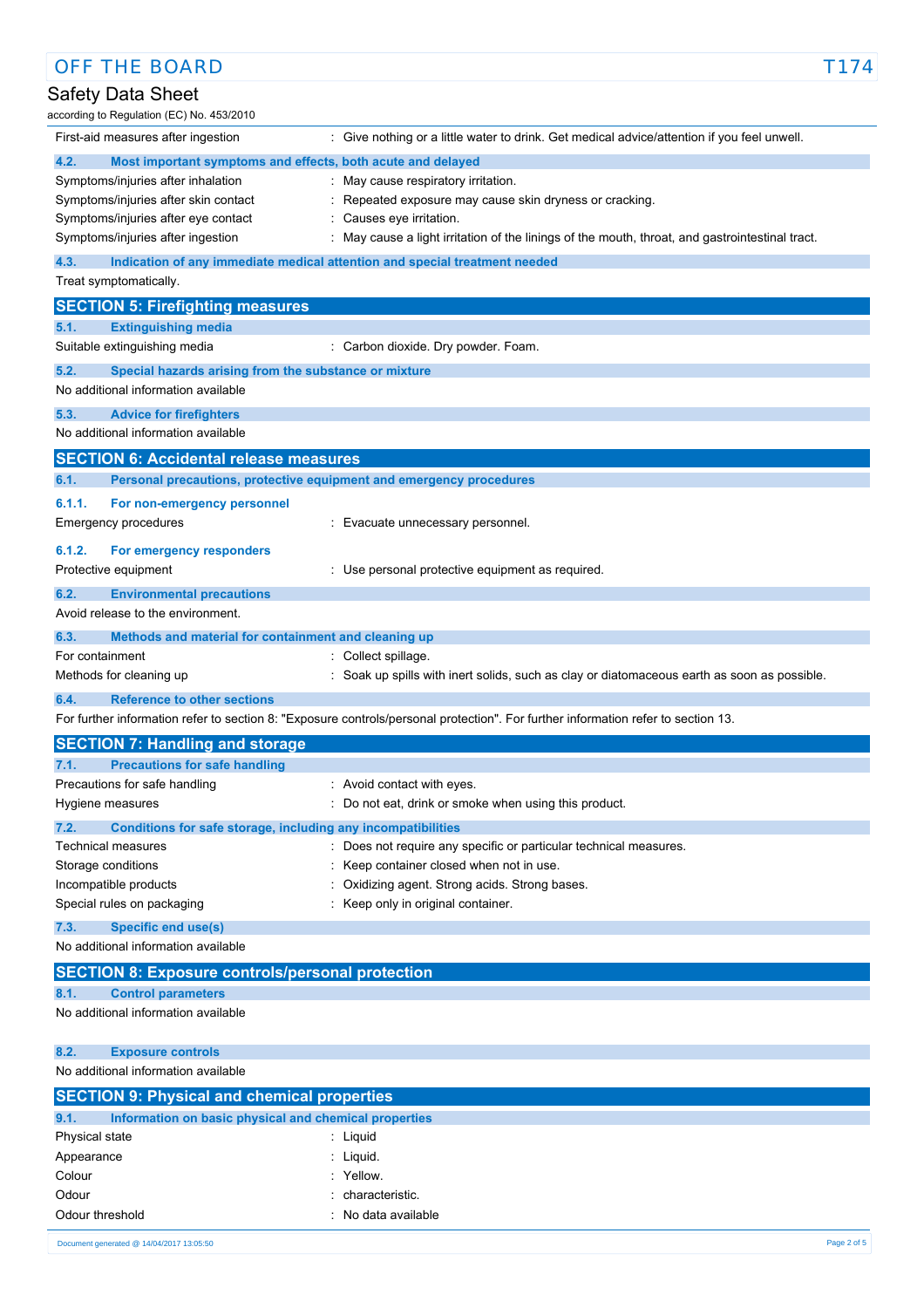# Safety Data Sheet

according to Regulation (EC) No. 453/2010

| рH                                         | t. | 8                 |
|--------------------------------------------|----|-------------------|
| Relative evaporation rate (butylacetate=1) |    | No data available |
| Melting point                              |    | No data available |
| Freezing point                             |    | No data available |
| Boiling point                              |    | No data available |
| Flash point                                |    | No data available |
| Auto-ignition temperature                  |    | No data available |
| Decomposition temperature                  |    | No data available |
| Flammability (solid, gas)                  |    | No data available |
| Vapour pressure                            |    | No data available |
| Relative vapour density at 20 °C           |    | No data available |
| Relative density                           | t  | 1                 |
| Solubility                                 |    | No data available |
| Log Pow                                    |    | No data available |
| Viscosity, kinematic                       |    | No data available |
| Viscosity, dynamic                         |    | No data available |
| <b>Explosive properties</b>                |    | No data available |
| Oxidising properties                       |    | No data available |
| <b>Explosive limits</b>                    |    | No data available |

#### **9.2. Other information**

No additional information available

|       | <b>SECTION 10: Stability and reactivity</b>            |
|-------|--------------------------------------------------------|
| 10.1. | <b>Reactivity</b>                                      |
|       | No additional information available                    |
| 10.2. | <b>Chemical stability</b>                              |
|       | Stable under normal conditions.                        |
| 10.3. | <b>Possibility of hazardous reactions</b>              |
|       | No additional information available                    |
| 10.4. | <b>Conditions to avoid</b>                             |
|       | No additional information available                    |
| 10.5. | <b>Incompatible materials</b>                          |
|       | No additional information available                    |
| 10.6. | <b>Hazardous decomposition products</b>                |
|       | h le ce e delitie com lin ferronation constituto le la |

No additional information available

| <b>SECTION 11: Toxicological information</b>          |                                                 |  |  |
|-------------------------------------------------------|-------------------------------------------------|--|--|
| 11.1.<br>Information on toxicological effects         |                                                 |  |  |
| Acute toxicity                                        | : Not classified                                |  |  |
| Skin corrosion/irritation                             | : Not classified<br>pH: 8                       |  |  |
| Serious eye damage/irritation                         | : Not classified<br>pH: 8                       |  |  |
| Respiratory or skin sensitisation                     | : Not classified                                |  |  |
| Germ cell mutagenicity                                | : Not classified                                |  |  |
| Carcinogenicity                                       | : Not classified                                |  |  |
| Reproductive toxicity                                 | : Not classified                                |  |  |
| Specific target organ toxicity (single exposure)      | : Not classified                                |  |  |
| Specific target organ toxicity (repeated<br>exposure) | : Not classified                                |  |  |
| Aspiration hazard                                     | Not classified<br>٠                             |  |  |
| White board cleaner                                   |                                                 |  |  |
| Vaporizer                                             | Container fitted with a sealed spray attachment |  |  |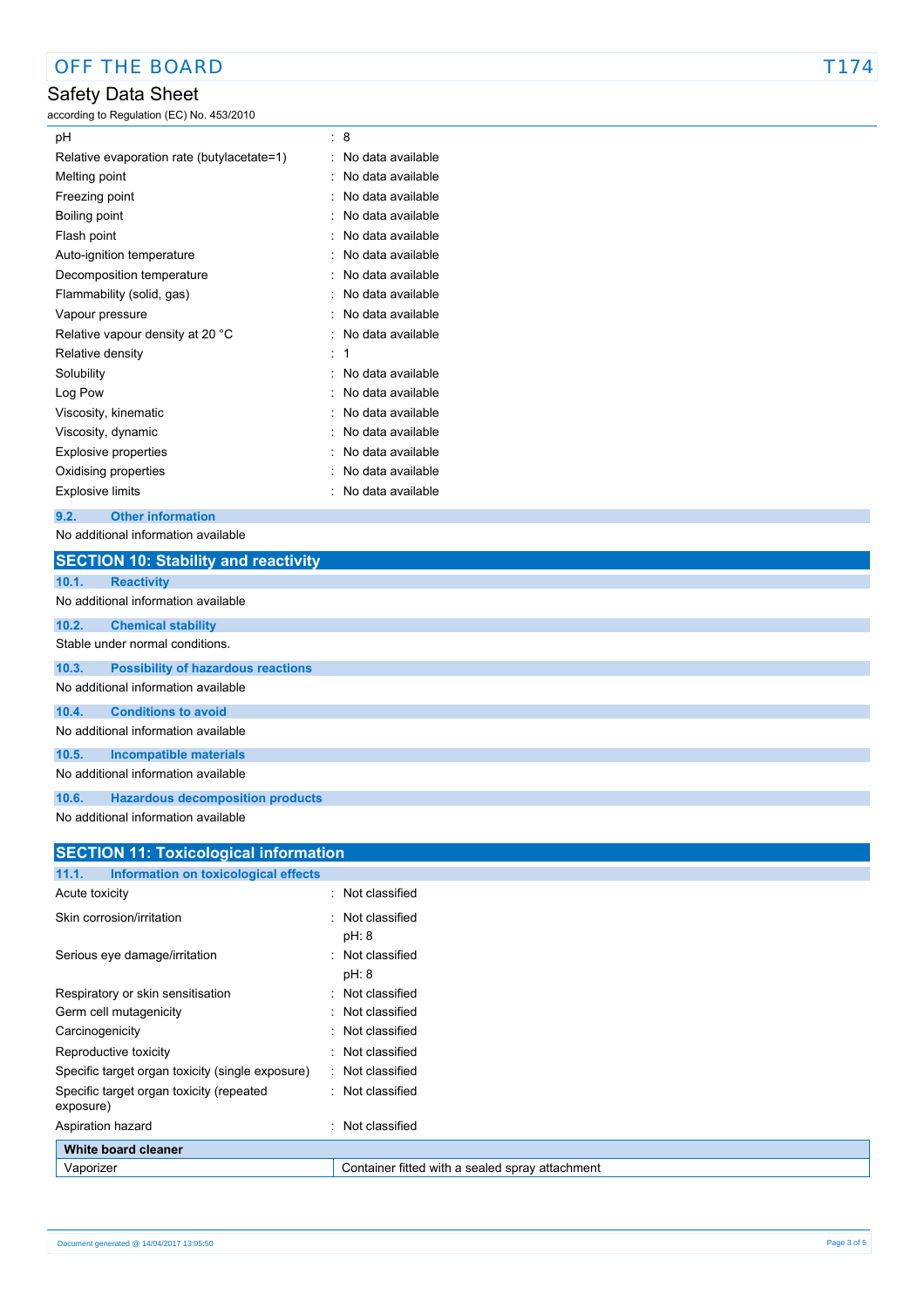# Safety Data Sheet

according to Regulation (EC) No. 453/2010

| <b>SECTION 12: Ecological information</b><br>12.1.<br><b>Toxicity</b><br>No additional information available<br>12.2.<br><b>Persistence and degradability</b><br>No additional information available<br>12.3.<br><b>Bioaccumulative potential</b><br>No additional information available<br>12.4.<br><b>Mobility in soil</b><br>No additional information available<br>12.5.<br><b>Results of PBT and vPvB assessment</b><br>No additional information available<br>12.6.<br><b>Other adverse effects</b><br>No additional information available<br><b>SECTION 13: Disposal considerations</b><br>13.1.<br><b>Waste treatment methods</b><br>No additional information available<br><b>SECTION 14: Transport information</b><br>In accordance with ADR / RID / IMDG / IATA / ADN<br>14.1.<br><b>UN number</b><br>Not regulated for transport<br>14.2.<br><b>UN proper shipping name</b><br>Proper Shipping Name (ADR)<br>: Not applicable<br>Proper Shipping Name (IMDG)<br>: Not applicable<br>Proper Shipping Name (IATA)<br>: Not applicable<br>14.3.<br><b>Transport hazard class(es)</b><br><b>ADR</b><br>Transport hazard class(es) (ADR)<br>: Not applicable<br><b>IMDG</b><br>Transport hazard class(es) (IMDG)<br>: Not applicable<br><b>IATA</b><br>Transport hazard class(es) (IATA)<br>: Not applicable<br>14.4.<br><b>Packing group</b><br>: Not applicable<br>Packing group (ADR)<br>Packing group (IMDG)<br>Not applicable<br>Packing group (IATA)<br>: Not applicable<br>14.5.<br><b>Environmental hazards</b><br>Dangerous for the environment<br>: No |  |  |
|-------------------------------------------------------------------------------------------------------------------------------------------------------------------------------------------------------------------------------------------------------------------------------------------------------------------------------------------------------------------------------------------------------------------------------------------------------------------------------------------------------------------------------------------------------------------------------------------------------------------------------------------------------------------------------------------------------------------------------------------------------------------------------------------------------------------------------------------------------------------------------------------------------------------------------------------------------------------------------------------------------------------------------------------------------------------------------------------------------------------------------------------------------------------------------------------------------------------------------------------------------------------------------------------------------------------------------------------------------------------------------------------------------------------------------------------------------------------------------------------------------------------------------------------------------------------------|--|--|
|                                                                                                                                                                                                                                                                                                                                                                                                                                                                                                                                                                                                                                                                                                                                                                                                                                                                                                                                                                                                                                                                                                                                                                                                                                                                                                                                                                                                                                                                                                                                                                         |  |  |
|                                                                                                                                                                                                                                                                                                                                                                                                                                                                                                                                                                                                                                                                                                                                                                                                                                                                                                                                                                                                                                                                                                                                                                                                                                                                                                                                                                                                                                                                                                                                                                         |  |  |
|                                                                                                                                                                                                                                                                                                                                                                                                                                                                                                                                                                                                                                                                                                                                                                                                                                                                                                                                                                                                                                                                                                                                                                                                                                                                                                                                                                                                                                                                                                                                                                         |  |  |
|                                                                                                                                                                                                                                                                                                                                                                                                                                                                                                                                                                                                                                                                                                                                                                                                                                                                                                                                                                                                                                                                                                                                                                                                                                                                                                                                                                                                                                                                                                                                                                         |  |  |
|                                                                                                                                                                                                                                                                                                                                                                                                                                                                                                                                                                                                                                                                                                                                                                                                                                                                                                                                                                                                                                                                                                                                                                                                                                                                                                                                                                                                                                                                                                                                                                         |  |  |
|                                                                                                                                                                                                                                                                                                                                                                                                                                                                                                                                                                                                                                                                                                                                                                                                                                                                                                                                                                                                                                                                                                                                                                                                                                                                                                                                                                                                                                                                                                                                                                         |  |  |
|                                                                                                                                                                                                                                                                                                                                                                                                                                                                                                                                                                                                                                                                                                                                                                                                                                                                                                                                                                                                                                                                                                                                                                                                                                                                                                                                                                                                                                                                                                                                                                         |  |  |
|                                                                                                                                                                                                                                                                                                                                                                                                                                                                                                                                                                                                                                                                                                                                                                                                                                                                                                                                                                                                                                                                                                                                                                                                                                                                                                                                                                                                                                                                                                                                                                         |  |  |
|                                                                                                                                                                                                                                                                                                                                                                                                                                                                                                                                                                                                                                                                                                                                                                                                                                                                                                                                                                                                                                                                                                                                                                                                                                                                                                                                                                                                                                                                                                                                                                         |  |  |
|                                                                                                                                                                                                                                                                                                                                                                                                                                                                                                                                                                                                                                                                                                                                                                                                                                                                                                                                                                                                                                                                                                                                                                                                                                                                                                                                                                                                                                                                                                                                                                         |  |  |
|                                                                                                                                                                                                                                                                                                                                                                                                                                                                                                                                                                                                                                                                                                                                                                                                                                                                                                                                                                                                                                                                                                                                                                                                                                                                                                                                                                                                                                                                                                                                                                         |  |  |
|                                                                                                                                                                                                                                                                                                                                                                                                                                                                                                                                                                                                                                                                                                                                                                                                                                                                                                                                                                                                                                                                                                                                                                                                                                                                                                                                                                                                                                                                                                                                                                         |  |  |
|                                                                                                                                                                                                                                                                                                                                                                                                                                                                                                                                                                                                                                                                                                                                                                                                                                                                                                                                                                                                                                                                                                                                                                                                                                                                                                                                                                                                                                                                                                                                                                         |  |  |
|                                                                                                                                                                                                                                                                                                                                                                                                                                                                                                                                                                                                                                                                                                                                                                                                                                                                                                                                                                                                                                                                                                                                                                                                                                                                                                                                                                                                                                                                                                                                                                         |  |  |
|                                                                                                                                                                                                                                                                                                                                                                                                                                                                                                                                                                                                                                                                                                                                                                                                                                                                                                                                                                                                                                                                                                                                                                                                                                                                                                                                                                                                                                                                                                                                                                         |  |  |
|                                                                                                                                                                                                                                                                                                                                                                                                                                                                                                                                                                                                                                                                                                                                                                                                                                                                                                                                                                                                                                                                                                                                                                                                                                                                                                                                                                                                                                                                                                                                                                         |  |  |
|                                                                                                                                                                                                                                                                                                                                                                                                                                                                                                                                                                                                                                                                                                                                                                                                                                                                                                                                                                                                                                                                                                                                                                                                                                                                                                                                                                                                                                                                                                                                                                         |  |  |
|                                                                                                                                                                                                                                                                                                                                                                                                                                                                                                                                                                                                                                                                                                                                                                                                                                                                                                                                                                                                                                                                                                                                                                                                                                                                                                                                                                                                                                                                                                                                                                         |  |  |
|                                                                                                                                                                                                                                                                                                                                                                                                                                                                                                                                                                                                                                                                                                                                                                                                                                                                                                                                                                                                                                                                                                                                                                                                                                                                                                                                                                                                                                                                                                                                                                         |  |  |
|                                                                                                                                                                                                                                                                                                                                                                                                                                                                                                                                                                                                                                                                                                                                                                                                                                                                                                                                                                                                                                                                                                                                                                                                                                                                                                                                                                                                                                                                                                                                                                         |  |  |
|                                                                                                                                                                                                                                                                                                                                                                                                                                                                                                                                                                                                                                                                                                                                                                                                                                                                                                                                                                                                                                                                                                                                                                                                                                                                                                                                                                                                                                                                                                                                                                         |  |  |
|                                                                                                                                                                                                                                                                                                                                                                                                                                                                                                                                                                                                                                                                                                                                                                                                                                                                                                                                                                                                                                                                                                                                                                                                                                                                                                                                                                                                                                                                                                                                                                         |  |  |
|                                                                                                                                                                                                                                                                                                                                                                                                                                                                                                                                                                                                                                                                                                                                                                                                                                                                                                                                                                                                                                                                                                                                                                                                                                                                                                                                                                                                                                                                                                                                                                         |  |  |
|                                                                                                                                                                                                                                                                                                                                                                                                                                                                                                                                                                                                                                                                                                                                                                                                                                                                                                                                                                                                                                                                                                                                                                                                                                                                                                                                                                                                                                                                                                                                                                         |  |  |
|                                                                                                                                                                                                                                                                                                                                                                                                                                                                                                                                                                                                                                                                                                                                                                                                                                                                                                                                                                                                                                                                                                                                                                                                                                                                                                                                                                                                                                                                                                                                                                         |  |  |
|                                                                                                                                                                                                                                                                                                                                                                                                                                                                                                                                                                                                                                                                                                                                                                                                                                                                                                                                                                                                                                                                                                                                                                                                                                                                                                                                                                                                                                                                                                                                                                         |  |  |
|                                                                                                                                                                                                                                                                                                                                                                                                                                                                                                                                                                                                                                                                                                                                                                                                                                                                                                                                                                                                                                                                                                                                                                                                                                                                                                                                                                                                                                                                                                                                                                         |  |  |
|                                                                                                                                                                                                                                                                                                                                                                                                                                                                                                                                                                                                                                                                                                                                                                                                                                                                                                                                                                                                                                                                                                                                                                                                                                                                                                                                                                                                                                                                                                                                                                         |  |  |
|                                                                                                                                                                                                                                                                                                                                                                                                                                                                                                                                                                                                                                                                                                                                                                                                                                                                                                                                                                                                                                                                                                                                                                                                                                                                                                                                                                                                                                                                                                                                                                         |  |  |
|                                                                                                                                                                                                                                                                                                                                                                                                                                                                                                                                                                                                                                                                                                                                                                                                                                                                                                                                                                                                                                                                                                                                                                                                                                                                                                                                                                                                                                                                                                                                                                         |  |  |
|                                                                                                                                                                                                                                                                                                                                                                                                                                                                                                                                                                                                                                                                                                                                                                                                                                                                                                                                                                                                                                                                                                                                                                                                                                                                                                                                                                                                                                                                                                                                                                         |  |  |
|                                                                                                                                                                                                                                                                                                                                                                                                                                                                                                                                                                                                                                                                                                                                                                                                                                                                                                                                                                                                                                                                                                                                                                                                                                                                                                                                                                                                                                                                                                                                                                         |  |  |
|                                                                                                                                                                                                                                                                                                                                                                                                                                                                                                                                                                                                                                                                                                                                                                                                                                                                                                                                                                                                                                                                                                                                                                                                                                                                                                                                                                                                                                                                                                                                                                         |  |  |
|                                                                                                                                                                                                                                                                                                                                                                                                                                                                                                                                                                                                                                                                                                                                                                                                                                                                                                                                                                                                                                                                                                                                                                                                                                                                                                                                                                                                                                                                                                                                                                         |  |  |
|                                                                                                                                                                                                                                                                                                                                                                                                                                                                                                                                                                                                                                                                                                                                                                                                                                                                                                                                                                                                                                                                                                                                                                                                                                                                                                                                                                                                                                                                                                                                                                         |  |  |
|                                                                                                                                                                                                                                                                                                                                                                                                                                                                                                                                                                                                                                                                                                                                                                                                                                                                                                                                                                                                                                                                                                                                                                                                                                                                                                                                                                                                                                                                                                                                                                         |  |  |
|                                                                                                                                                                                                                                                                                                                                                                                                                                                                                                                                                                                                                                                                                                                                                                                                                                                                                                                                                                                                                                                                                                                                                                                                                                                                                                                                                                                                                                                                                                                                                                         |  |  |
|                                                                                                                                                                                                                                                                                                                                                                                                                                                                                                                                                                                                                                                                                                                                                                                                                                                                                                                                                                                                                                                                                                                                                                                                                                                                                                                                                                                                                                                                                                                                                                         |  |  |
|                                                                                                                                                                                                                                                                                                                                                                                                                                                                                                                                                                                                                                                                                                                                                                                                                                                                                                                                                                                                                                                                                                                                                                                                                                                                                                                                                                                                                                                                                                                                                                         |  |  |
| No<br>Marine pollutant<br>÷.                                                                                                                                                                                                                                                                                                                                                                                                                                                                                                                                                                                                                                                                                                                                                                                                                                                                                                                                                                                                                                                                                                                                                                                                                                                                                                                                                                                                                                                                                                                                            |  |  |
| Other information<br>: No supplementary information available                                                                                                                                                                                                                                                                                                                                                                                                                                                                                                                                                                                                                                                                                                                                                                                                                                                                                                                                                                                                                                                                                                                                                                                                                                                                                                                                                                                                                                                                                                           |  |  |
| 14.6.<br><b>Special precautions for user</b>                                                                                                                                                                                                                                                                                                                                                                                                                                                                                                                                                                                                                                                                                                                                                                                                                                                                                                                                                                                                                                                                                                                                                                                                                                                                                                                                                                                                                                                                                                                            |  |  |

## **- Overland transport**

No data available

# **- Transport by sea**

No data available

#### **- Air transport**

No data available